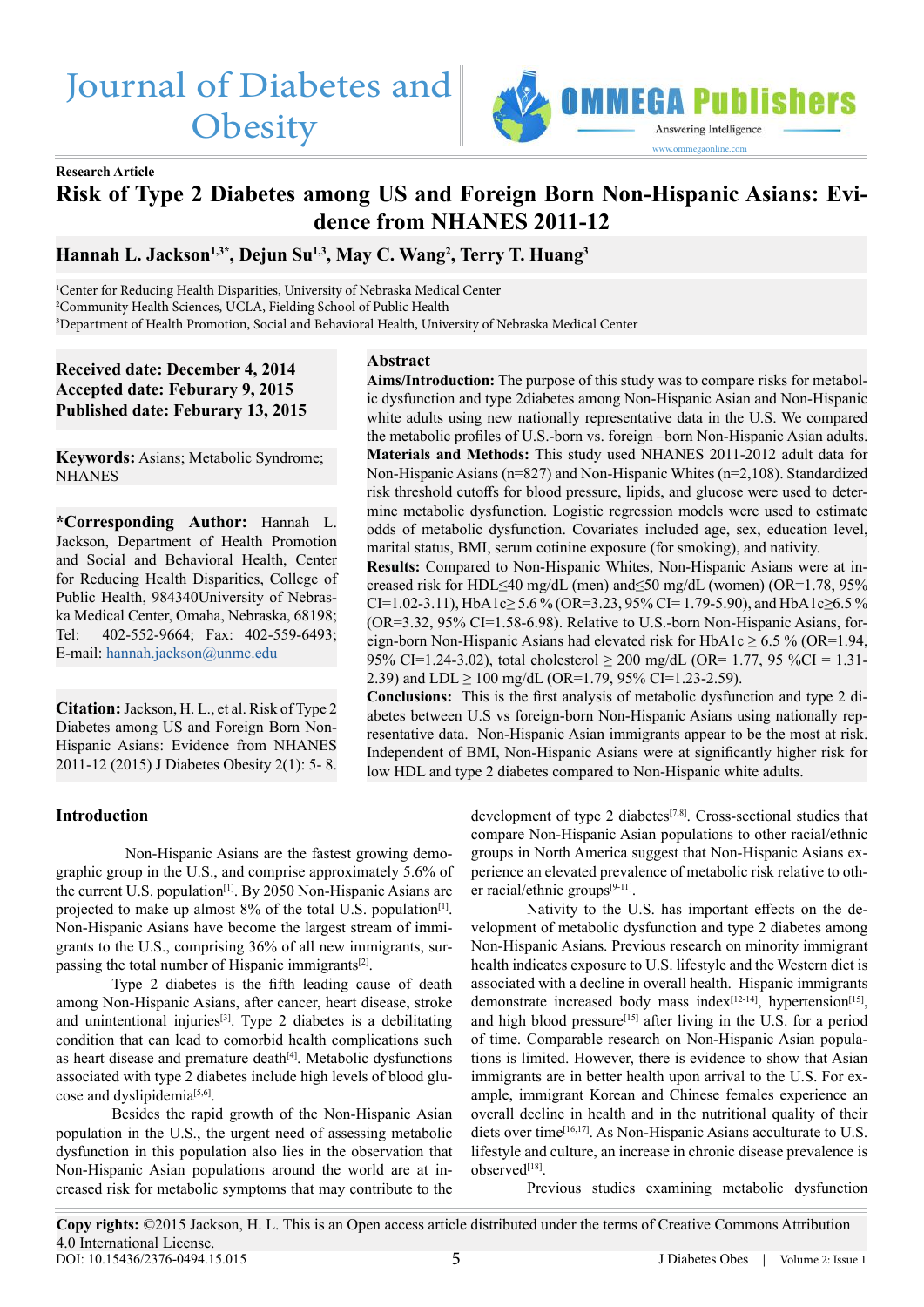#### Risk of Type 2 Diabetes among Asians

and type 2 diabetes have not utilized a nationally representative sample of Non-Hispanic Asians with objective measures. Using the most recent wave (2011-2012) of the National Health and Nutrition Examination Survey, where Non- Hispanic Asians were oversampled for the first time, this study 1) compared the risk of metabolic dysfunction and type 2 diabetes of Non-Hispanic Asians and Non-Hispanic white adults in the U.S.; and 2) compared the risk of metabolic dysfunction and type 2 diabetes between U.S *vs* foreign-born Non-Hispanic Asian adults.

# **Materials and Methods**

The source of data for this study is the 2011-2012 National Health and Nutrition Examination Survey (NHANES), a cross-sectional, nationally representative surveillance system designed to assess the current health status of the non-institutionalized population of residents in the U.S. The 2011-2012 wave of NHANES over-sampled Non-Hispanic Asians for the first time, allowing for a robust analysis of Non-Hispanic Asian health outcomes. Each survey used a complex, stratified, multistaged probability clustering sampling design. NHANES 2011- 2012 was approved by the National Center for Health Statistics (NCHS) and Centers for Disease Control (CDC) Institutional Review Board, which included written and informed consent from the participants. The data collection methods are described in detail elsewhere $[19]$ .

#### **Study Sample**

 From an original sample size of 9,756 participants, only self-identified Non-Hispanic Asian and Non-Hispanic white adult participants were included in the present analysis (n= 2,935). Non-Hispanic Asian adults comprised 28.2 % (n=827) of the total study sample. Data were available in sub-samples only for low-density lipoprotein (LDL, n=1,309) and for 2-hour oral glucose tolerance test (OGTT, n=1,024).

#### **Measures**

Race was self-reported in NHANES 2011-12. Height and weight were measured by trained health professionals in a mobile examination center using standardized equipment. Body mass index (BMI) was calculated as weight (kg) divided by height squared  $(m^2)$ . Serum cotinine exposure was used as a proxy for tobacco use, where levels ≥1ng/mL were coded as "current smokers"<sup>[20]</sup>. Age was self-reported at the time of interview, where 'adult' was defined to be 18 years and older for this study. Other covariates included were marital status (ever married *vs.* never married), education level (less than high school vs high school or above) and nativity (born in the U.S *vs* born outside the U.S). Metabolic indicators were defined according to American Diabetes Association guidelines. High blood pressure was defined as systolic blood pressure (SBP)  $\geq$  130 mmHg and/or diastolic blood pressure (DBP)  $\geq$  85 mmHg. Dyslipidemia was defined as high density lipoprotein (HDL)  $\leq 40$  mg/dL (male) or  $\leq 50$  mg/dL (female), low density lipoprotein (LDL)  $\geq$ 100mg/dL, triglycerides  $\geq$  150 mg/dL, and total cholesterol  $\geq$ 200 mg/dL. Prediabetes was assessed by impaired fasting glucose (IFG)  $\geq 100$  mg/dL, oral glucose tolerance test (OGTT)  $\geq$ 140 mg/dL or HbA1c  $\geq$  5.6 %. Type 2diabetes was indicated as

#### **Statistical Analysis**

Standard sampling weights, strata, and primary sampling units provided by the NCHS/CDC were applied to adjust for unequal probabilities and non-response data in the survey. Multivariate logistic regression analysis was used to calculate odds ratios for metabolic risk factors and type 2 diabetes; adjusting for age, sex, marital status, BMI, education, nativity, serum cotinine exposure (for smoking) , and race as appropriate. Statistical analyses were carried out using STATA 11.0 for Windows[22].

## **Results**

 Characteristics of the sample are presented in Table 1. Compared to Non-Hispanic Asians, Non-Hispanic Whites were slightly older (means  $\pm$  SD = 50.3 $\pm$ 0.4 *vs.* 44.3 $\pm$ 0.5 years, p<0.05) and had higher BMI (means ± SD = 28.3±0.15 *vs* 24.4±0.15 kg/ m2 , p<0.05). In addition, a higher proportion of Non-Hispanic Whites compared to Non-Hispanic Asians were born in the U.S (96.6%  $vs$  16.3%,  $p<0.05$ ) and had higher serum cotinine exposure  $(38.0\% \text{ vs } 24.7 \% , p<0.05)$ . In terms of proportion of population at risk for metabolic dysfunction, Non-Hispanic Whites were more likely than Non-Hispanic Asians to have high SBP (28.7% *vs* 19.3%, p<0.05) and low HDL (30.8% *vs* 26.5%, p<0.05). However, Non-Hispanic Asians were more likely than Non-Hispanic Whites to be pre-diabetic as indicated by: HbA1c ≥5.6% (50.7% *vs* 46.7%, p=0.05), and have type 2 diabetes as indicated by HbA1c≥ 6.5% (21.2 % *vs* 15.2%, p<0.001).

| <b>Table 1:</b> Sample characteristics of Non-Hispanic Asian and Non-Hispanic white |
|-------------------------------------------------------------------------------------|
| adults (18 years and older) <sup>a</sup>                                            |

| <b>Total</b>                                             | Non-Hispanic Asian | Non-<br>Hispanic<br>White |  |
|----------------------------------------------------------|--------------------|---------------------------|--|
| $(N=2,935)$                                              | $(N=827)$          | $(N=2,108)$               |  |
| Age $\bar{x}$ (years)                                    | $44.3(0.5)^*$      | 50.3(0.4)                 |  |
| Edu Level %                                              |                    |                           |  |
| Less than HS                                             | $8.6**$            | 2.4                       |  |
| College graduate                                         | $50.8**$           | 35.9                      |  |
| Gender %                                                 |                    |                           |  |
| Female                                                   | 53.6               | 51.1                      |  |
| Current Marital Status, married %                        | $62.5*$            | 52.2                      |  |
| Serum Cotinine % $\geq$ lng/mL                           | $24.6*$            | 38                        |  |
| <b>Metabolic Risk Profile</b>                            |                    |                           |  |
| BMI $\bar{x}$ (m/kg <sup>2</sup> )                       | $24.4(0.1)$ *      | 28.3(0.1)                 |  |
| $SBP \geq 130$ mmHg                                      | $19.3**$           | 28.7                      |  |
| $DBP \geq 85$ mmHg                                       | 9<br>8.6           |                           |  |
| HDL $\leq$ 40 mg/dL (male) & $\leq$ 50<br>mg/dL (female) | $26.5*$            | 30.8                      |  |
| $LDL \ge 100$ mg/dL                                      | 82.1               | 83.1                      |  |
| Triglycerides $\geq 150$ mg/dL                           | 33.8               | 37.6                      |  |
| Total Cholesterol $\geq$ 200 mg/dL                       | 47.4               | 46.7                      |  |
| <b>Diabetes Risk</b>                                     |                    |                           |  |
| OGTT $\geq$ 200 mg/dL                                    | 69.2               | 66.98                     |  |
| OGTT $\geq$ 140 mg/dL                                    | 73.9               | 72.2                      |  |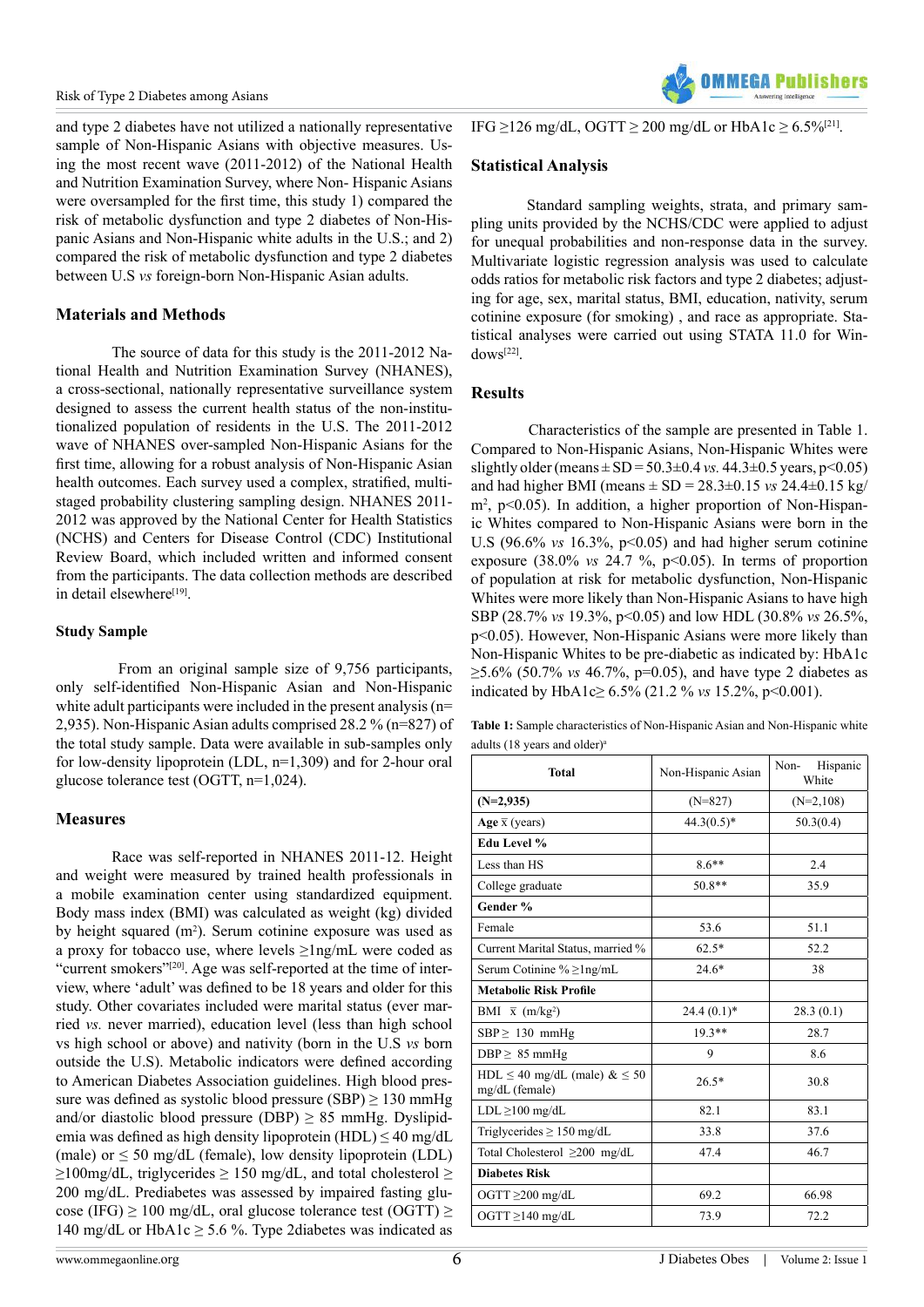#### Risk of Type 2 Diabetes among Asians

| IFG $\geq$ 126 mg/dL | 60.2      | 58.3 |
|----------------------|-----------|------|
| IFG $\geq$ 100 mg/dL | 64.8      | 64.4 |
| HbA1c > 6.5%         | $21.2**$  | 15.2 |
| HbA1c $> 5.6\%$      | $50.7***$ | 46.7 |
| Born in the US %     | $16.2**$  | 96.6 |

a National Health and Nutrition Examination and Survey 2011-2012

Data are % values unless otherwise indicated as means±SD.\*\*\*p=0.05,.\*P<0.05, \*\*P≤ 0.001

#### **Adjusted Analysis Comparing Non-Hispanic Asians** *vs*  **Non-Hispanic Whites**

Table 2 shows the odds of metabolic dysfunction among Non-Hispanic Asians relative to Non-Hispanic Whites after adjusting for age, sex, education, smoking, nativity, marital status and BMI. Non-Hispanic Asians were significantly more at risk than Non-Hispanic Whites for low HDL (OR=1.78, 95% CI=1.02-3.11), pre-diabetes by HbA1c > 5.6% (OR=3.25, 95%) CI=1.79-5.90) and type 2 diabetes by HbA1c $\geq$  6.5% (OR=3.32, 95% CI=1.58-6.98). IFG and OGTT indicators did not discriminate significantly between Non-Hispanic Asian and Non-Hispanic White adults.

**Table 2:** Adjusted metabolic risks for Non-Hispanic Asian vs. Non-Hispanic White Adults in the U.S.

| <b>Diabetes Risk</b>                                         | Odds Ratio | 95 % CI       |
|--------------------------------------------------------------|------------|---------------|
| OGTT $\geq$ 140 mg/dL                                        | 2          | $0.48 - 8.21$ |
| OGTT $\geq$ 200 mg/dL                                        | 2.63       | 0.87-7.95     |
| HbA1c ≥ 5.6 %                                                | $3.25*$    | 1.79-5.90     |
| HbA1c > 6.5%                                                 | $3.32*$    | 1.58-6.98     |
| IFG $\geq$ 100 mg/dL                                         | 0.97       | $0.63 - 1.49$ |
| IFG $\geq$ 126 mg/dL                                         | 0.9        | $0.59 - 1.37$ |
| <b>Metabolic Risk Factors</b>                                |            |               |
| $SBP \ge 130$ mmHg                                           | 1.14       | $0.73 - 1.79$ |
| $DBP \geq 85$ mmHg                                           | 1.1        | $1.11 - 1.33$ |
| $LDL \ge 100$ mg/dL                                          | 0.63       | $0.33 - 1.18$ |
| Triglycerides $\geq$ 150 mg/dL                               | 1.42       | $0.98 - 2.06$ |
| $HDL \leq 40$ mg/dL (male) &<br>$HDL \leq 50$ mg/dL (female) | 1.78*      | $1.02 - 3.11$ |
| Total Cholesterol ≥200 mg/dL                                 | 0.78       | $0.58 - 1.06$ |

Model adjusted for age, sex, education level, marital status, BMI, serum cotinine exposure (for smoking), and nativity. Non-Hispanic Whites serve as the referent.  $*_{p<0.05}$ .

## **Adjusted Analysis Comparing U.S** *vs* **Foreign-Born Non-Hispanic Asians**

In Table 3, foreign-born Non-Hispanic Asians showed increased risk for elevated LDL (OR=1.79, 95% CI=1.23-2.59), high levels of elevated cholesterol (OR=1.77, 95% CI = 1.31-2.39) and type 2 diabetes by HbA1c  $\geq$  6.5% (OR=1.94, 95%) CI=1.24-3.02), relative to U.S. born Non-Hispanic Asian adults after adjusting for covariates.

**Table 3:** Adjusted metabolic risks for foreign-born vs. U.S.-born Non-Hispanic Asian adults in the U.S.

| <b>Diabetes Risk</b>                                | <b>Odds Ratio</b> | 95 % CI       |
|-----------------------------------------------------|-------------------|---------------|
| OGTT $\geq$ 140 mg/dL                               | 1.91              | $0.55 - 6.65$ |
| OGTT $\geq$ 200 mg/dL                               | $2.53***$         | 1.00-7.95     |
| HbA1c $\ge$ 5.6 %                                   | 0.92              | $0.52 - 1.64$ |
| HbA1 $c$ 6.5 %                                      | 1.94*             | 1.24-3.02     |
| IFG $\geq$ 100 mg/dL                                | 1.35              | $0.90 - 2.02$ |
| IFG $\geq$ 126 mg/dL                                | 1.39              | $0.89 - 2.17$ |
| <b>Metabolic Risk Factors</b>                       |                   |               |
| $SBP \ge 130$ mmHg                                  | 0.85              | $0.57 - 1.25$ |
| $DBP \geq 85$ mmHg                                  | 1.48              | $0.85 - 2.57$ |
| $LDL \ge 100$ mg/dL                                 | 1.79*             | 1.23-2.59     |
| Triglycerides $\geq$ 150 mg/dL                      | 1.27              | $0.91 - 1.77$ |
| $HDL \leq 40$ mg/dL (male) $\leq 50$ mg/dL (female) | 1.37              | $0.96 - 1.95$ |
| Total Cholesterol $\geq$ 200 mg/dL                  | $1.77*$           | 1.31-2.39     |

Odds ratios are adjusted for age, sex, education, marital status, serum cotinine, and BMI. U.S.-born Non-Hispanic Asians serve as the referent. \*\*\*=0.05.,\*p<0.05

#### **Discussion**

The purpose of this study was to examine the metabolic profile and type 2 diabetes between Non-Hispanic Asian and Non-Hispanic white adults in the U.S., and to compare metabolic dysfunction between U.S born and foreign born Non-Hispanic Asian adults. Overall, Non-Hispanic Asians were at increased risk for type 2 diabetes compared to Non-Hispanic Whites. Non-Hispanic Asians born outside the U.S. had significantly higher risk of type 2 diabetes compared to U.S-born Non-Hispanic Asians.

The finding of elevated risk of type 2diabetes, and decreased HDL, corroborates with previous literature among Non-Hispanic Asians compared to Non-Hispanic Whites in the  $U.S^{[23]}$ . This may be due in part to the traditional Asian diet which is primarily composed of refined grains and simple carbohydrates[24].

It may seem paradoxical that Non-Hispanic Asians born outside of the U.S. are in worse overall metabolic health compared to Non-Hispanic Asian adults born in the U.S. given the literature on the negative effects of acculturation and exposure to Western lifestyles. This may attest to the need for considering socio cultural factors such as a lack of knowledge and understanding about healthy and unhealthy foods readily available in a new host environment for immigrants. Other than diet, chronic stress – which may be experienced by immigrants as they adapt to their new environments – may also play a role in increased risk of metabolic dysfunction<sup>[25-29]</sup>. Research has shown that chronic stress may lead to energy dysregulation and disruption of brain networks that control eating behavior<sup>[30]</sup>. In particular, stress-induced hyper activation of the hypothalamic-pituitary-adrenal axis may play an important role in the accumulation of visceral adipose tissue<sup>[31]</sup>, a risk factor for type 2 diabetes. There is research showing the lack of dietary moderation among Asian immigrants<sup>[25]</sup> and this may be due to both a lack of nutrition knowledge as well as to emotional eating behaviors.

It is also plausible that Western lifestyles are most incompatible with the metabolic programming of Non-Hispanic